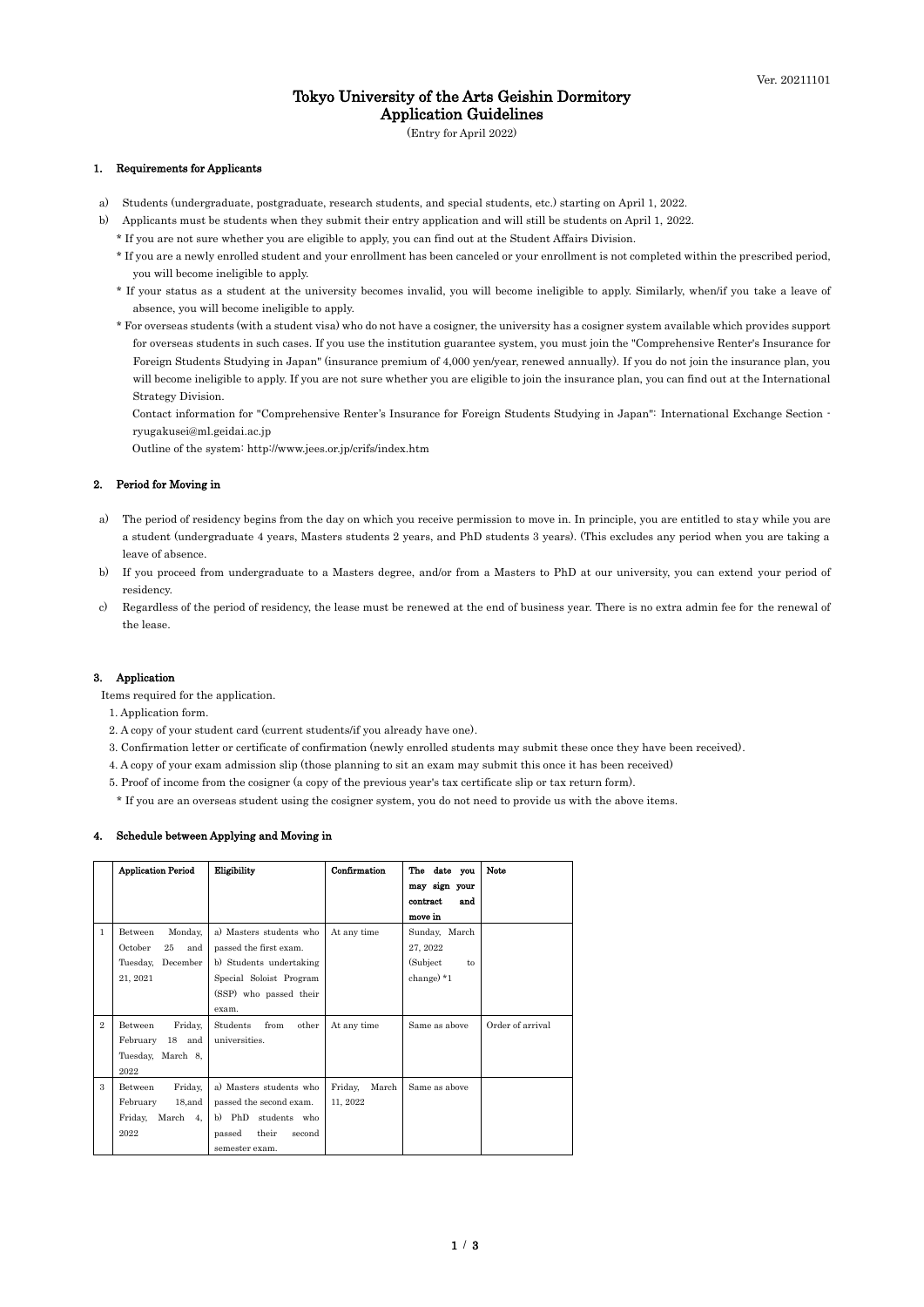2 / 3

| $\overline{4}$ | Reservation system     | Newly enrolled students     | Wednesday,     | Same as above |                     |
|----------------|------------------------|-----------------------------|----------------|---------------|---------------------|
|                | in which you can       | (those)<br>using<br>the     | March 16, 2022 |               |                     |
|                | before<br>apply<br>you | reservation system)         |                |               |                     |
|                | receive your exam      |                             |                |               |                     |
|                | result.                |                             |                |               |                     |
|                | Between<br>Friday,     |                             |                |               |                     |
|                | January<br>7,<br>and   |                             |                |               |                     |
|                | Friday,<br>March<br>4, |                             |                |               |                     |
|                | 2022                   |                             |                |               |                     |
| 5              | Tuesday, March 15      | Newly enrolled students     | Thursday,      | Same as above | Note: The number    |
|                | and Wednesday, 16,     | not using<br>(those)<br>the | March 17,2022  |               | of<br>students      |
|                | 2022                   | reservation system)         |                |               | depends<br>accepted |
|                |                        |                             |                |               | on the number of    |
|                |                        |                             |                |               | students<br>who     |
|                |                        |                             |                |               | confirmed<br>their  |
|                |                        |                             |                |               | entry through the   |
|                |                        |                             |                |               | reservation system. |
| 6              | Thursday, March, 17    | Research students who       | Monday,        | Same as above | Note: The number    |
|                | and Friday, 18, 2022   | passed their exam           | March 21, 2022 |               | of<br>students      |
|                |                        |                             |                |               | accepted depends    |
|                |                        |                             |                |               | on the number of    |
|                |                        |                             |                |               | students who have   |
|                |                        |                             |                |               | already confirmed   |
|                |                        |                             |                |               | their entry.        |

\*1 The rent for March is calculated by the day.

\* All students must attend the orientation planned to be held late March

\* If you are an overseas student (with a student visa) who wishes to use the cosigner system and has received the confirmation letter, please proceed to apply to join "Comprehensive renters insurance for foreign students studying in Japan".

"Comprehensive renters insurance for foreign students studying in Japan" Information Desk: International Strategy Division ryugakusei@ml.geidai.ac.jp

### 5. Postal Address for Application Forms

Student Apartment General Information Center, Tokyo University of the Arts Geishin Dormitory

(Mainichi Comnet Co., Ltd. Tokyo Station Branch)

Toll-free number: 0120-423-214 (TEL 03-5204-8501/+81-3-5204-8501)

FAX: 03-5204-8503

4F Yaesu Ryumeikan Bldg., 1-3-22 Yaesu, Chūō-ku, Tokyo

\* You can only submit the form by faxing it to the above number or email to the person in charge.

You can download the application form from the website below.

<http://www.geidai.ac.jp/life/welfare/geishinryo>

If you are unable to download the form from the website, please call the toll-free number above.

#### 6. Selection of Tenants

- a) We give priority to those who live far away from the university. We also have other criteria when selecting the tenants.
- B )When the number of applicants exceeds the limit, we select the tenants fairly based on the selection criteria.

※Students who are not selected are also supported by MAINICHI COMNET.

Please check the website below to have more Information of other dormitories.

Free dormitory brochures can be requested through phone call or email. Student dormitories/apartments for International students please click here 「[Student Life.com](http://www.hitorigurashi.com.e.acj.hp.transer.com/search/%E6%9D%B1%E4%BA%AC%E8%97%9D%E8%A1%93/#school_result)」(TEL+81-3-5204-8501)

## 7. Property Overview

Please check the website below to have more Information of equipments and pictures.

[Tokyo University of the Arts Geishin Dormitory](http://www.gakuman-tokyo.com/tokyo/estate/2301005419) (藝心寮)

|              | Structure/No. of floors   Reinforced concrete, 9 floors |  |  |
|--------------|---------------------------------------------------------|--|--|
| No. of rooms | 300 rooms                                               |  |  |
| Address      | 3-12-30 Towa, Adachi-ku, Tokyo                          |  |  |